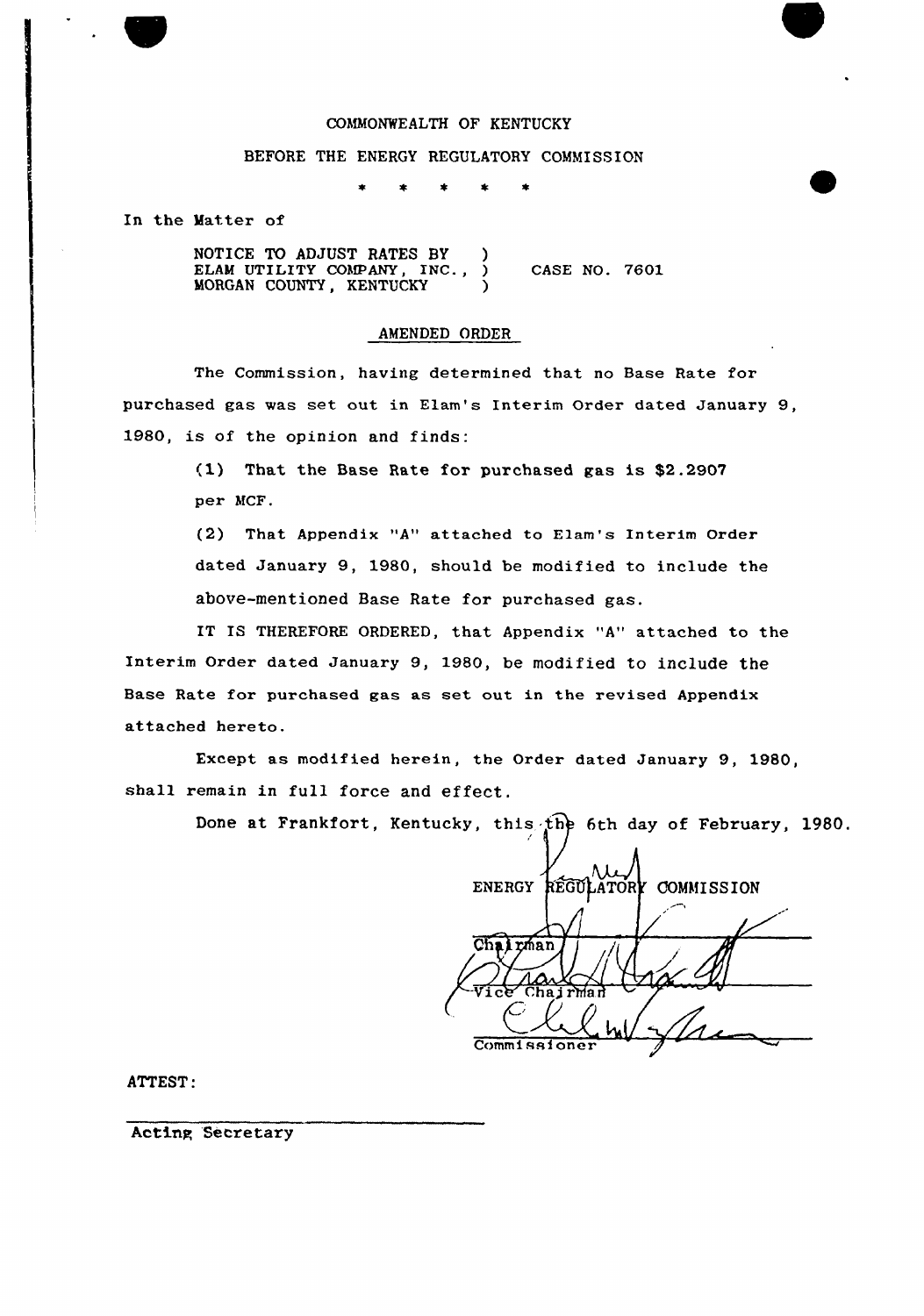### APPENDIX "A"

# APPENDIX TO AN ORDER OF THE ENERGY REGULATORY COMMISSION IN CASE NO. 7601 DATED FEBRUARY 6, 1980.

 $\bullet$ 

 $\overline{1}$ 

 $\overline{1}$ 

The following rates are prescribed for the customers in the area served by Elam Utility Company. All other rates and charges not specifically mentioned herein shall remain the same as those in effect under authority of the Commission prior to the date of this Order.

RATES: Monthly

 $\frac{1}{\sqrt{2}}\sum_{i=1}^{n} \frac{1}{\sqrt{2}}\left(\frac{1}{\sqrt{2}}\right)^2\left(\frac{1}{\sqrt{2}}\right)^2.$ 

| <b>First</b> |          |  | 1 Mcf or Less Per Month | \$6.95          |  |
|--------------|----------|--|-------------------------|-----------------|--|
| Next         | $10$ Mcf |  |                         | 4.545 per Mcf   |  |
| Next         | $10$ Mcf |  |                         | 4.475 per Mcf   |  |
| Next         | 19 Mcf   |  |                         | 4.415 per Mcf   |  |
| Next         | 460 Mcf  |  |                         | $4.345$ per Mcf |  |
| <b>Over</b>  | 500 Mcf  |  |                         | 4.205 per Mcf   |  |

## PURCHASED GAS ADJUSTMENT CLAUSE

The rates authorized herein are based upon the wholesale cost of gas to the Applicant as computed upon rates of its soot of gas to the appricant as computed upon rates of its wholesale suppliers then currently in effect under Federal Energy wholesale suppriets then currently in errect under rederal Engagement of the substitution of the substitution of the set of the set of the set of the set of the set of the set of the set of the set of the set of the set of wholesale tariffs of this Commission. For the purpose of this purchased gas adjustment clause, these rates shall be considered as the base rate for purchased gas. In the event there is an increase in this base rate the Applicant shall file with this Commission the following information:

(1) <sup>A</sup> copy of the Federal Energy Regulatory Commission tariff or wholesale tariff of this Commission effecting the change in the base rate and <sup>a</sup> statement relative to the effective date of such proposed change.

(2) A statement setting out the details of gas purchase under the provision of the base rate for the previous twelv months showing billing under the base rate and under the proposed revised rate applicable to this service.

(3) <sup>A</sup> statement setting out the details of gas sold for the previous twelve months.

(4) A balance sheet as of the end of the latest twelve-<br>month period and a statement of operating expenses and revenues in the same detail as reported to this Commission in the Utility's Annual Report.

(5) Such other information as this Commission may request for <sup>a</sup> proper determination of the purchased gas adjustment.

In the event there is <sup>a</sup> decrease in purchased gas costs or refund, the Applicant shall file the information required in 1, 2, and <sup>4</sup> above.

Upon receipt of this information, this Commission will review the effect of the revised rate on the operation of the Applicant and will issue its Order setting out the purchased gas adjustment that the Utility shall apply to its rates.